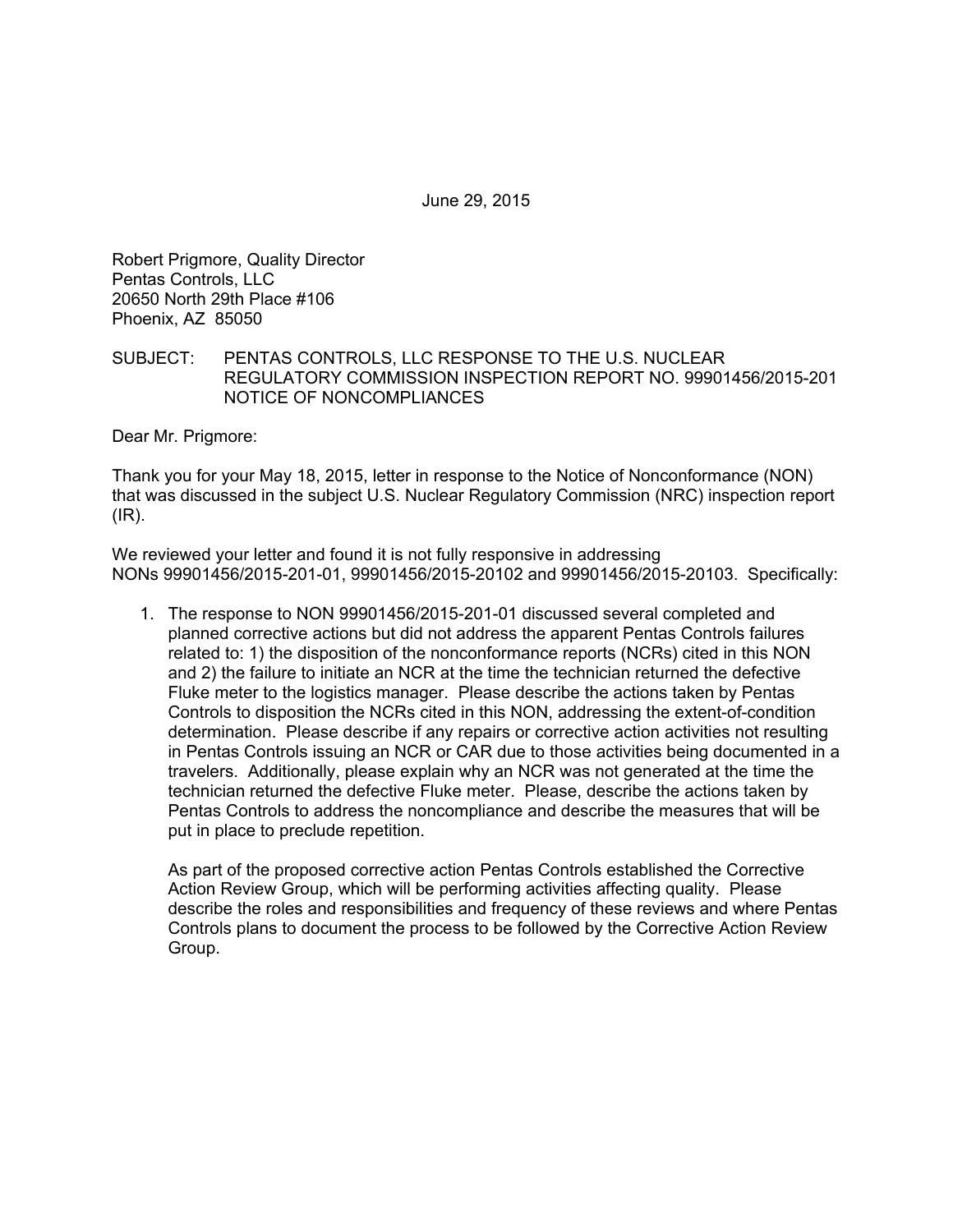#### R. Prigmore  $-2 -$

- 2. The response to NON 99901456/2015-201-02 is not fully responsive. The response did not clearly describe the reason for the noncompliance and the actions taken by Pentas Controls to correct these issues. Please clarify the actions taken by Pentas Controls to address the noncompliance and describe the measures that will be put in place to preclude repetition. Please describe the extent-of-condition review to determine if similar issues exist where CARs and NCRs have been open with no actions taken, for an extended period of time, e.g. greater than 10 months.
- 3. The response to NON 99901456/2015-201-03 is not fully responsive. Please explain the reason(s) why Pentas Controls failed to perform an adequate commercial grade dedication of an NLI 913189-A Firing Board with Terminal strip. Also, clarify the actions taken by Pentas Controls to address the noncompliance and describe the measures that will be put in place to preclude repetition. Additionally, please describe the extent-of-condition review to determine if similar issues exist in other Equivalency Evaluation documents, i.e. used for commercial grade dedication.

Please provide a written explanation or statement within 30 days of this letter in accordance with the instructions specified in the enclosed NON of inspection report No. 99901456/2015-201. The agency will consider extending the response time if you show good cause for us to do so.

In accordance with Title 10 of the *Code of Federal Regulations* (10 CFR) 2.390 "Public Inspections, Exemptions, Requests for Withholding," of the NRC's "Rules of Practice," a copy of this letter, its enclosure(s), and your response will be made available electronically for public inspection in the NRC Public Document Room or from the NRC's Agencywide Documents Access and Management System, accessible from the NRC Web site at http://www.nrc.gov/reading-rm/adams.html. To the extent possible, your response should not include any personal privacy, proprietary, or safeguards information so that it can be made available to the Public without redaction. If personal privacy or proprietary information is necessary to provide an acceptable response, then please provide a bracketed copy of your response that identifies the information that should be protected and a redacted copy of your response that deletes such information. If you request that such material is withheld from public disclosure, you must specifically identify the portions of your response that you seek to have withheld and provide in detail the bases for your claim (e.g., explain why the disclosure of information will create an unwarranted invasion of personal privacy or provide the information required by 10 CFR 2.390(b) to support a request for withholding confidential commercial or financial information). If safeguards information is necessary to provide an acceptable response, please provide the level of protection described in 10 CFR 73.21 "Protection of Safeguards Information: Performance Requirements."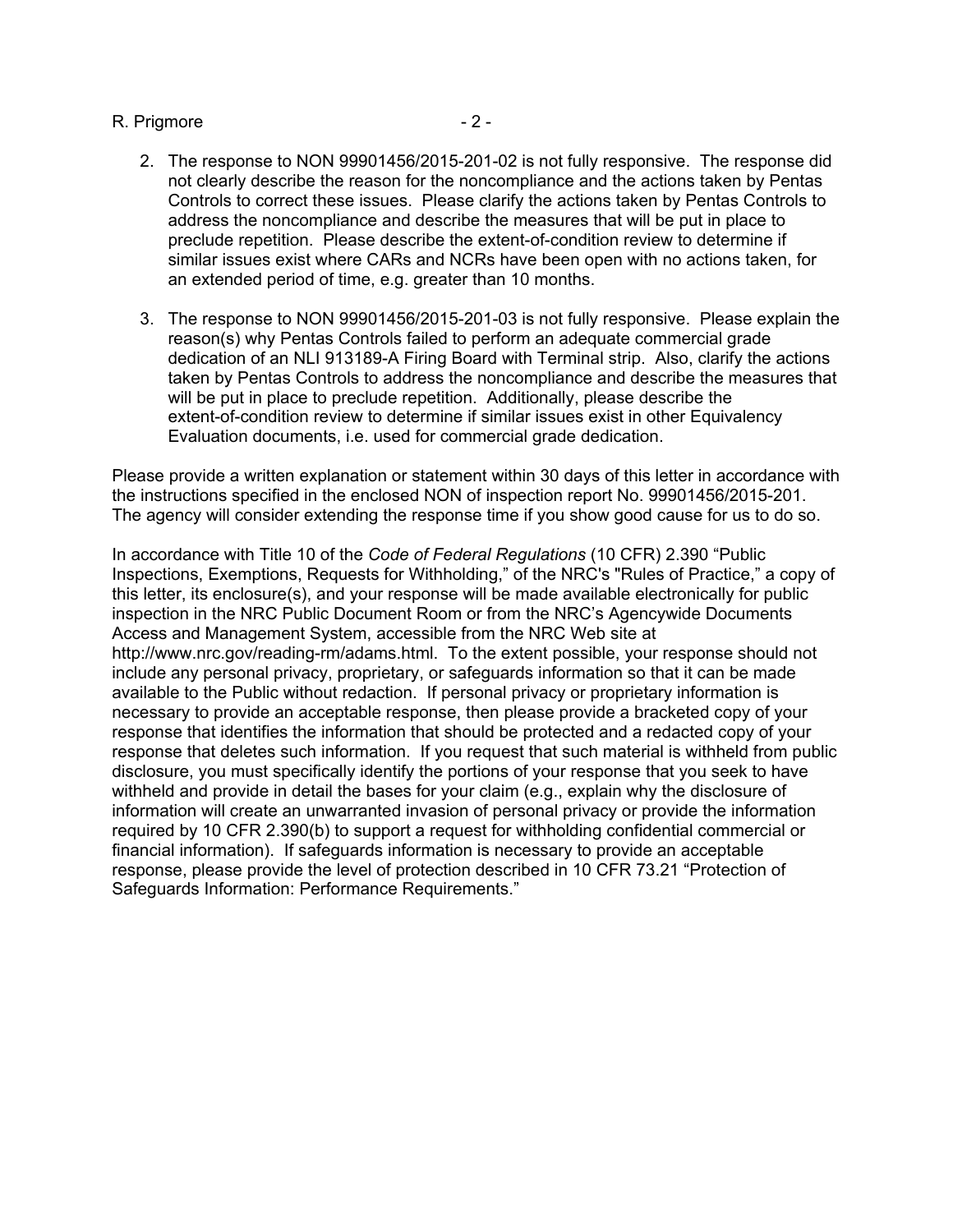R. Prigmore  $-3 -$ 

Please contact Mr. Jonathan Ortega-Luciano at 301-415-1159, or via electronic mail at Jonathan.Ortega-Luciano@nrc.gov, if you have any questions or need assistance regarding this matter.

Sincerely,

## */RA/*

Edward H. Roach, Chief Mechanical Vendor Inspection Branch Division of Construction Inspection and Operational Programs Office of New Reactors

Docket No.: 99901456